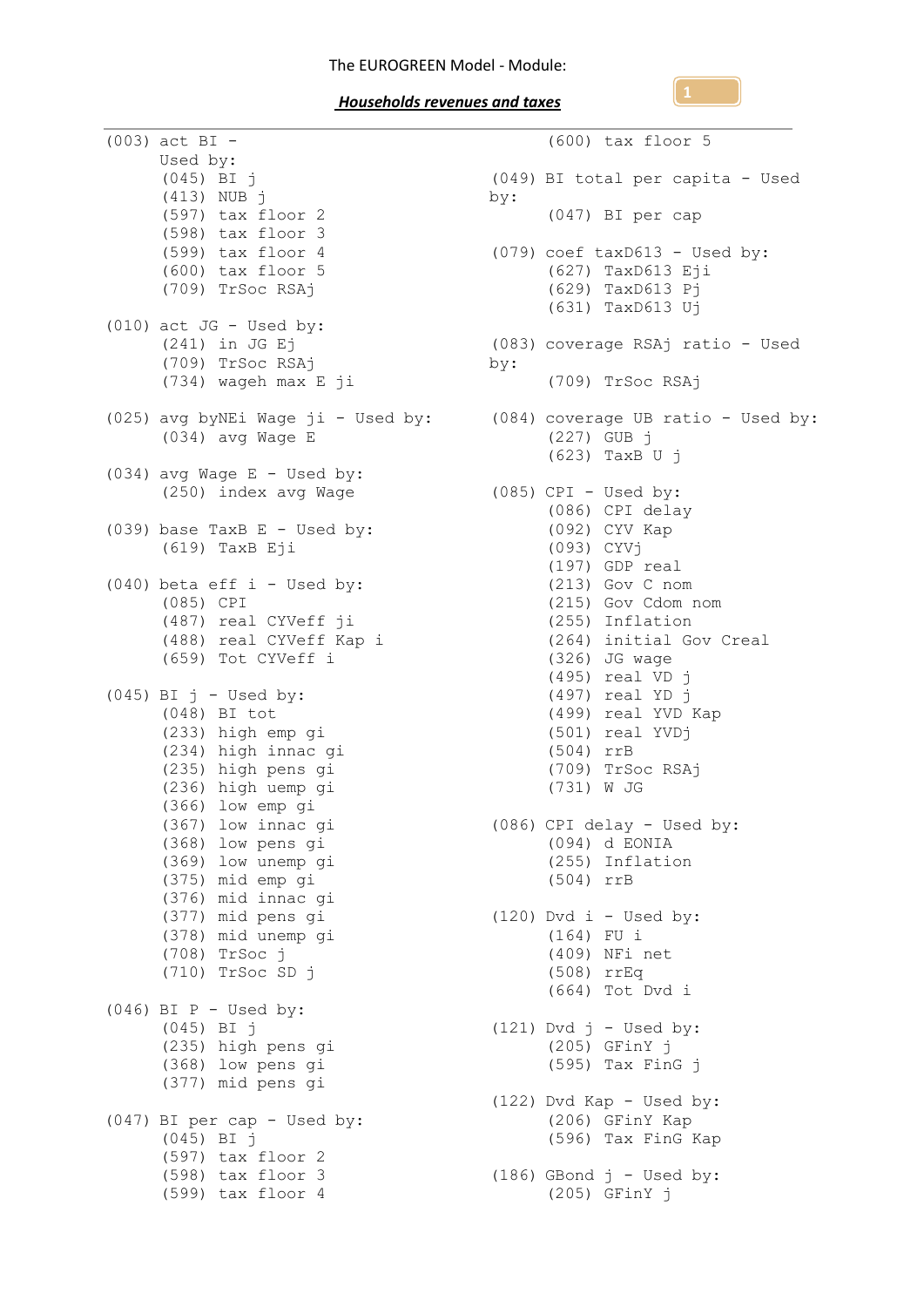(595) Tax FinG j (187) GBond Kap - Used by: (206) GFinY Kap (596) Tax FinG Kap  $(188)$  GDP - Used by: (189) GDP delay (108) Deficit/GDP (191) GDP growth (194) GDP perCap nom (197) GDP real (214) Gov C/GDP (225) Gov Tax/GDP (302) Investment rate (379) MixY (198) GEq  $j$  - Used by: (205) GFinY j (508) rrEq (595) Tax FinG j (199) GEq Kap - Used by: (206) GFinY Kap (508) rrEq (596) Tax FinG Kap (205) GFinY  $j$  - Used by: (729) VD j (206) GFinY Kap - Used by: GFINY Kap - Used by:<br>(052) capitalists gi<br>(730) VD Kar (730) VD Kap  $(226)$  GPB  $j$  - Used by: (218) Gov CTr (235) high pens gi (368) low pens gi (377) mid pens gi (411) NPB j (611) TaxA Pj (629) TaxD613 Pj (705) TrB j  $(227)$  GUB  $j$  - Used by: (218) Gov CTr (236) high uemp gi (369) low unemp gi (378) mid unemp gi (413) NUB j (475) PUBLIC EX TRANS UB (614) TaxA Uj (631) TaxD613 Uj (705) TrB j  $(228)$  GWB Eji - Used by: (229) GWB Eji delay (219) Gov CW

(233) high emp gi (249) income P j (346) LabC i (348) labour share (366) low emp gi (375) mid emp gi (414) NWB Ej (555) share GWB Ej (562) share of GWB j (603) Tax Lab i (609) TaxA Eji (627) TaxD613 Eji (671) Tot GWB E (714) UB j (231) H Ei - Used by: (229) GWB Eji delay (025) avg byNEi Wage ji (228) GWB Eji (316) JG GWBj (328) JG ZEco (331) JG Zserv (395) N E yFC ji (398) N Eji (619) TaxB Eji (693) Tot Wage j  $(249)$  income P j - Used by: (226) GPB j (621) TaxB Pj (250) index avg Wage - Used by: (045) BI j (597) tax floor 2 (598) tax floor 3 (599) tax floor 4 (600) tax floor 5 (255) Inflation - Used by: (512) rrEq net (707) TrSoc FCj (710) TrSoc SD j (257) initial avg Wage - Used by: (250) index avg Wage (262) initial GDP - Used by: (189) GDP delay (190) GDP delay real (379) MixY (267) initial MixY - Used by: (379) MixY (268) initial N U j - (277) initial real YD  $j$  - Used by: (498) real YDj delay (747) YVD j delay

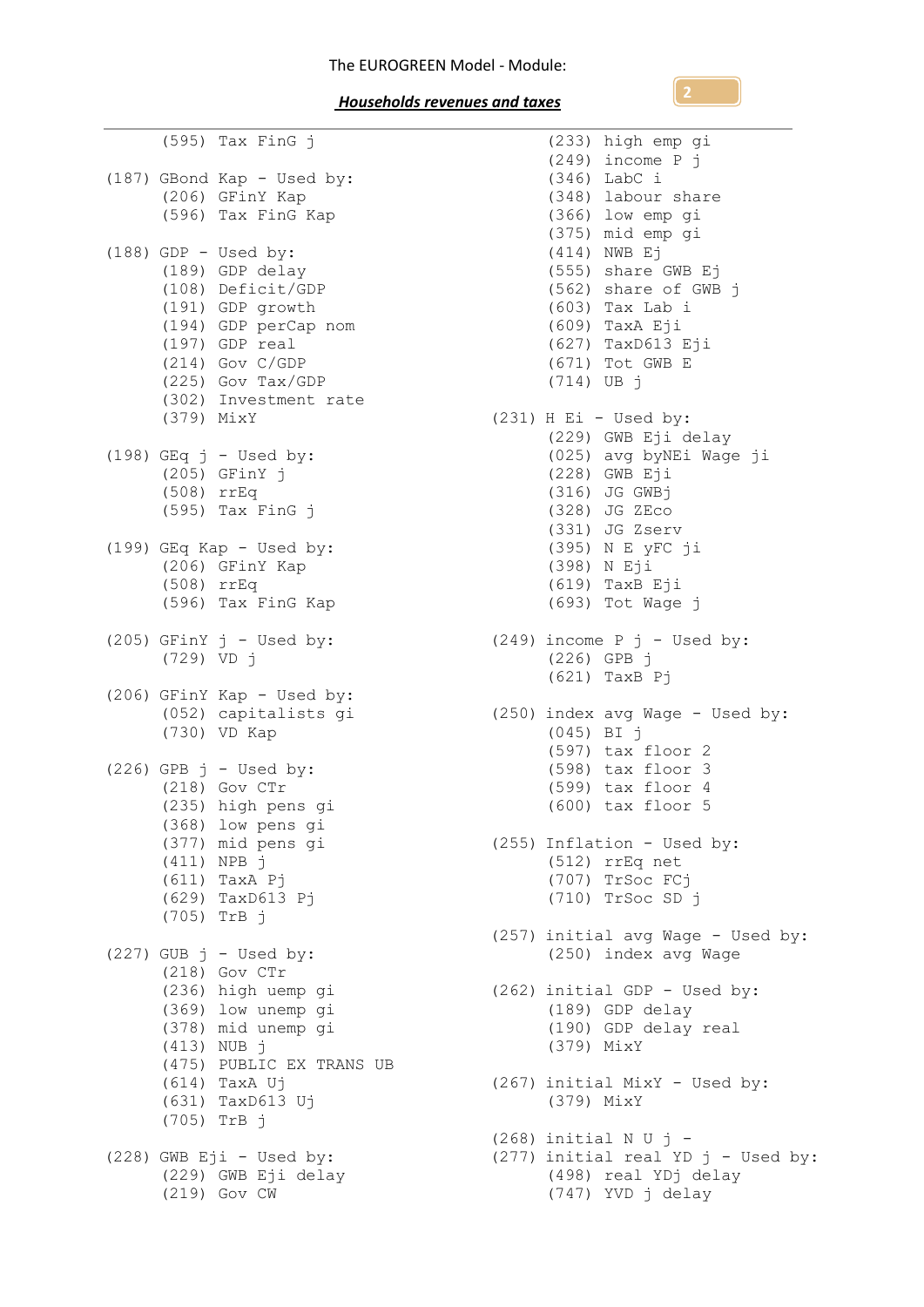(279) initial tax floor 2 - Used by: (597) tax floor 2 (280) initial tax floor 3 - Used by: (598) tax floor 3 (281) initial tax floor 4 - Used by: (599) tax floor 4 (282) initial tax floor 5 - Used by: (600) tax floor 5 (288) initial TrSoc FC j - Used by: (706) TrSoc FC j delay (289) initial TrSoc RSA j - Used by: (709) TrSoc RSAj (290) initial TrSoc SD j - Used by: (711) TrSoc SD j delay (380) MixY E j - Used by: (294) initial YD Kap - Used by: (739) YD Kap delay (298) Int V  $jf$  - Used by: (205) GFinY j (595) Tax FinG j (299) Int V Kap  $f -$  Used by: (206) GFinY Kap  $(596)$  Jimi  $\frac{10}{10}$  Kap (306) ir Dep - Used by: (307) ir ff (307) ir ff - Used by: (298) Int V jf (299) Int V Kap f  $(308)$  ir LTB - Used by: (310) ir LTB delay (307) ir ff (504) rrB  $(315)$  JG Ej - Used by: (316) JG GWBj (321) JG PubPriv ratio (324) JG share Ej0 (328) JG ZEco (331) JG Zserv

(404) N Uj (419) out JG Ej (463) pop for gini (565) SHARE OF JG (691) Tot U (719) Uj (316) JG GWBj - Used by: (228) GWB Eji (317) JG Lab Eco (318) JG Lab Serv (360) LFP rate - Used by: (401) N inA j (673) Tot LFS  $(362)$  LFS  $j$  - Used by: (404) N Uj (691) Tot U (692) Tot U rate (712) U rate j (719) Uj (379) MixY - Used by: (380) MixY E j (381) MixY Kap (233) high emp gi (234) high innac gi (235) high pens gi (236) high uemp gi (366) low emp gi (367) low innac gi (368) low pens gi (369) low unemp gi (375) mid emp gi (376) mid innac gi (377) mid pens gi (378) mid unemp gi (738) YD j (381) MixY Kap - Used by: (052) capitalists gi (748) YVD Kap (391) mu S14 i - Used by: (454) p S14 i (394) N Aj - Used by: (711) TrSoc SD j delay (045) BI j (209) gini coefficient skill (400) N Fj (471) prop emp (472) prop innac (473) prop pens (474) prop unemp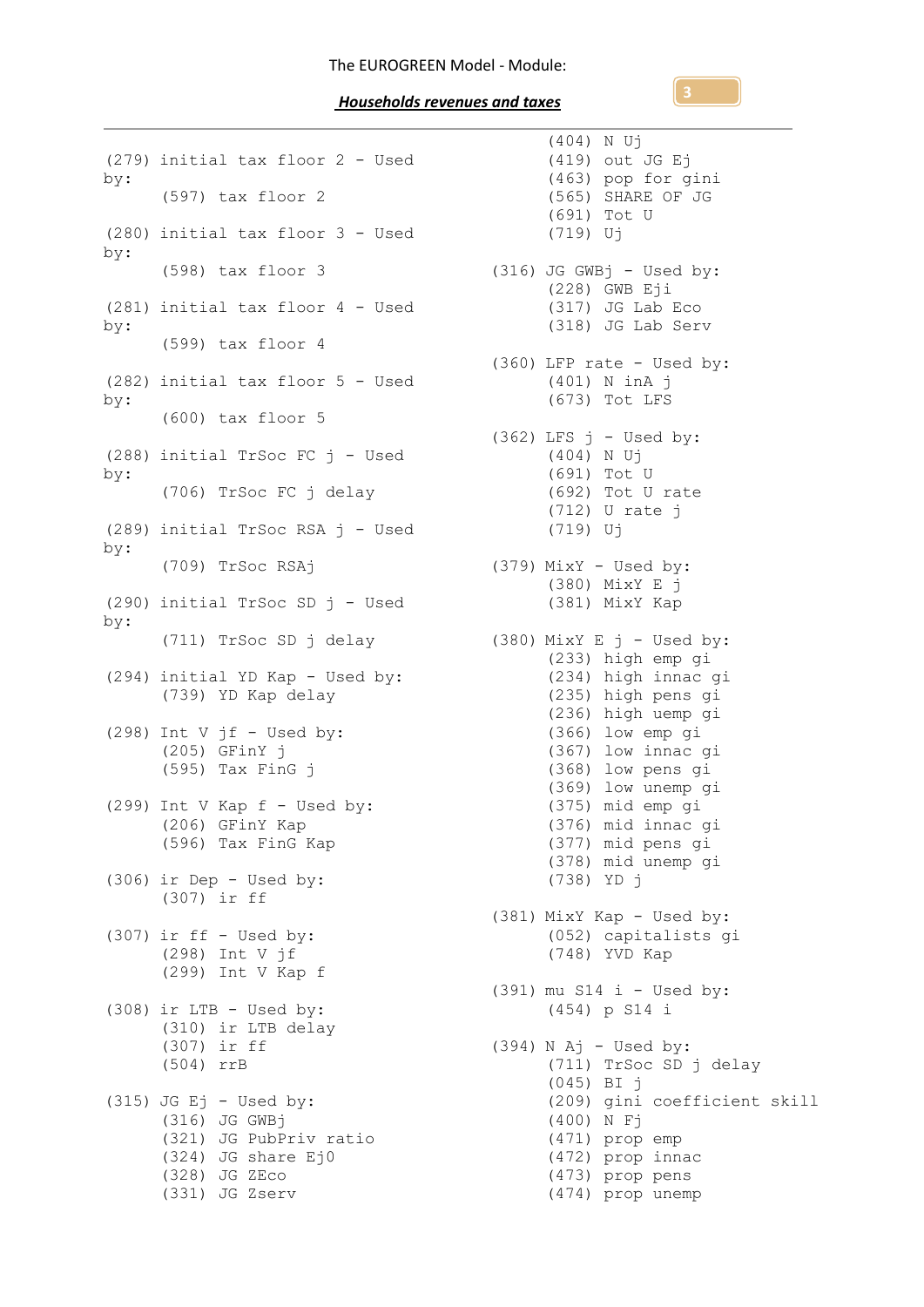## The EUROGREEN Model - Module:

 *Households revenues and taxes* 

(398) N Eji - Used by: (399) N Eji delay (024) avg byNE wageh j (025) avg byNEi Wage ji (098) d NEj delay (175) g NE ji (211) gini skill per capta (228) GWB Eji (249) income P j (394) N Aj (396) N Ei (397) N Ej (404) N Uj (463) pop for gini (471) prop emp (619) TaxB Eji (693) Tot Wage j (714) UB j (400) N Fj - Used by:  $(706)$  TrSoc FC j delay  $(401)$  N inA j - Used by: (211) gini skill per capta (394) N Aj (463) pop for gini (472) prop innac (709) TrSoc RSAj (402) N Kap - Used by: (401) N inA j (463) pop for gini (403) N Pj - Used by: (045) BI j (209) gini coefficient skill (443) p i - Used by: (211) gini skill per capta (226) GPB j (463) pop for gini (473) prop pens (621) TaxB Pj  $(404)$  N Uj - Used by: (211) gini skill per capta (227) GUB j (394) N Aj (463) pop for gini (474) prop unemp (623) TaxB U j (709) TrSoc RSAj  $(411)$  NPB  $j$  - Used by: (738) YD j  $(413)$  NUB  $j$  - Used by: (738) YD j

(414) NWB Ej - Used by: (738) YD j (431) p Bond - Used by: (433) p Bond delay (036) B short-term (186) GBond j (187) GBond Kap (308) ir LTB (504) rrB (433) p Bond delay - Used by: (036) B short-term (186) GBond j (187) GBond Kap (308) ir LTB (431) p Bond (504) rrB  $(434)$  p dom  $i$  - Used by: (442) p gfcf (448) p imp i (454) p S14 i (438) p Eq - Used by: (439) p Eq delay (198) GEq j (199) GEq Kap (484) rate p ex (439) p Eq delay - Used by: (114) delta Eq (198) GEq j (199) GEq Kap (484) rate p ex (446) p i delay (238) Imp CO2 i (427) Output i real (434) p dom i (447) p i rate (490) real Imp i (716) uc i (448) p imp i - Used by: (442) p gfcf (454) p S14 i  $(454)$  p S14 i - Used by: (085) CPI (461) Pop 65 Plus - Used by: (105) deaths 65 plus (403) N Pj (678) Tot POP (467) POP Working age - Used by:

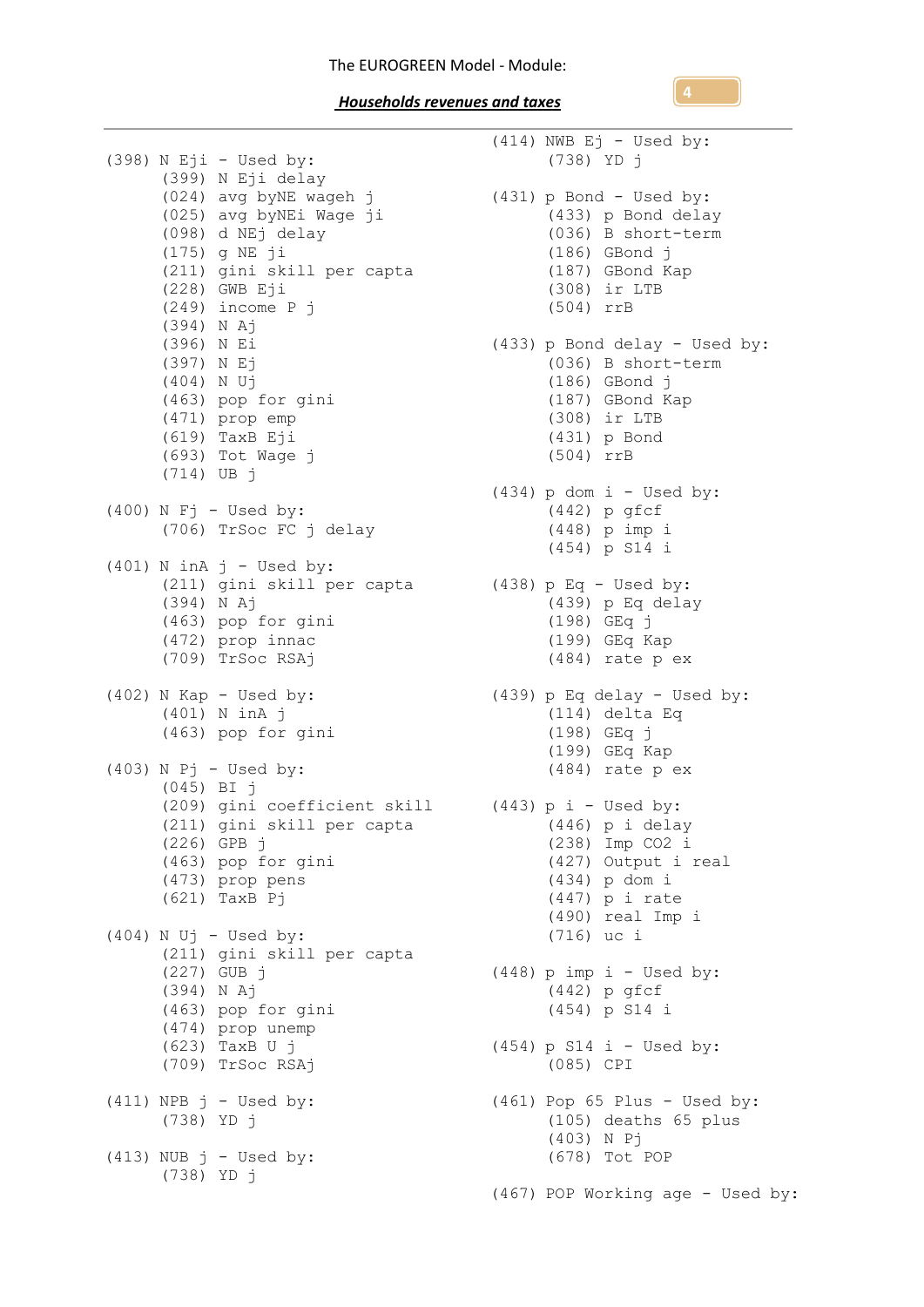(401) N inA j (673) Tot LFS  $(476)$  PW ratio - Used by: (249) income P j  $(495)$  real VD  $j$  - Used by: (496) real VDj delay (497) real YD  $j$  - Used by: (498) real YDj delay (499) real YVD Kap - Used by: (500) real YVD Kap delay (682) Tot real YVD (501) real YVDj - Used by: (683) Tot real YVD noKap (539) share Cimp i - Used by: (391) mu S14 i (660) Tot CYVeff i dom (546) share Eq high - Used by: (121) Dvd j (547) share Eq Kap - Used by: (122) Dvd Kap (548) share Eq middle - Used by: (121) Dvd j  $(555)$  share GWB Ej - $(556)$  share high - Used by: (401) N inA j (569) share skill (558) share low - Used by: (363) LFS low (401) N inA j (559) share middle - Used by: (364) LFS middle (401) N inA j (569) share skill (574) share  $Vj$  0 - Used by: (286) initial Tot Vj (380) MixY E j (576) share VKap 0 - Used by: (287) initial Tot VKap (381) MixY Kap (586) Stock V jf delay - Used by: (610) taxA P rate - Used by: (186) GBond j

(661) Tot CYVeff i imp (596) Tax FinG Kap - Used by: (569) share skill (600) tax floor 5 - Used by: (198) GEq j (298) Int V jf (588) Stock V Kap f - Used by: (141) Eq Kap delay (589) Stock V Kap f delay (589) Stock V Kap f delay - Used by: (187) GBond Kap (199) GEq Kap (299) Int V Kap f (592) Stock Vjf - Used by: (140) Eq high delay (142) Eq middle delay (586) Stock V jf delay (595) Tax FinG  $j$  - Used by: (601) Tax HH (729) VD j (601) Tax HH (730) VD Kap  $(597)$  tax floor  $2 -$  Used by: (619) TaxB Eji (621) TaxB Pj (623) TaxB U j (598) tax floor 3 - Used by: (619) TaxB Eji (621) TaxB Pj (623) TaxB U j (599) tax floor 4 - Used by:  $(619)$  TaxB Eji (621) TaxB Pj (623) TaxB U j (619) TaxB Eji (621) TaxB Pj (623) TaxB U j (607) taxA E base - Used by: (609) TaxA Eji (608) taxA E rate - Used by: (609) TaxA Eji (609) TaxA Eji - Used by: (414) NWB Ej (601) Tax HH (611) TaxA Pj

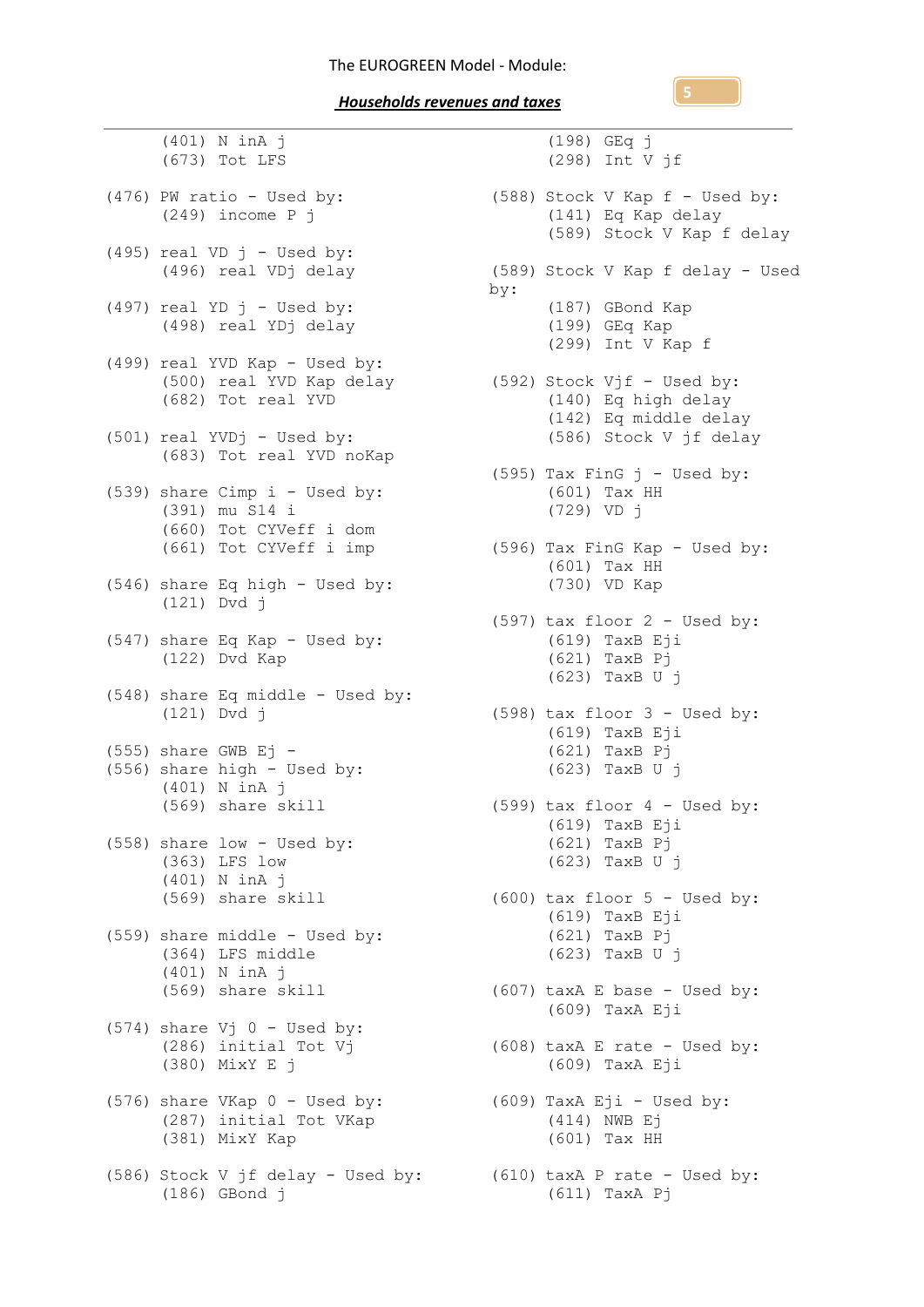(611) TaxA Pj - Used by: (411) NPB j (601) Tax HH (612) taxA U base - Used by: (629) TaxD613 Pj - Used by: (614) TaxA Uj (613) taxA U rate - Used by: (614) TaxA Uj  $(614)$  TaxA Uj - Used by: (413) NUB j (601) Tax HH (615) taxB E 2 rate - Used by: (619) TaxB Eji (621) TaxB Pj (623) TaxB U j (616) taxB E 3 rate - Used by: (619) TaxB Eji (621) TaxB Pj (623) TaxB U j (617) taxB E 4 rate - Used by: (663) Tot Dvd - Used by: (619) TaxB Eji (621) TaxB Pj (623) TaxB U j (618)  $\text{taxB} \to 5 \text{ rate} - \text{Use} \text{ by:}$ (619) TaxB Eji (621) TaxB Pj (623) TaxB U j (619) TaxB Eji - Used by: (414) NWB Ej (601) Tax HH (620) taxB P base - Used by: (682) Tot real YVD - (621) TaxB Pj (621) TaxB Pj - Used by: (411) NPB j (601) Tax HH (622) taxB U base - Used by: (623) TaxB U j  $(623)$  TaxB U j - Used by: (413) NUB j (601) Tax HH (626) taxD613 E rate - Used by: (707) TrSoc FCj - Used by: (627) TaxD613 Eji (627) TaxD613 Eji - Used by:<br>(414) NEWD E-(414) NWB Ej

(601) Tax HH (628) taxD613 P rate - Used by: (629) TaxD613 Pj (411) NPB j (601) Tax HH  $(630)$  taxD613 U rate - Used by: (631) TaxD613 Uj (631) TaxD613 Uj - Used by: (413) NUB j (601) Tax HH (634) taxFin rate - Used by: (506) rrB net (512) rrEq net (595) Tax FinG j (596) Tax FinG Kap (641) Time BI - Used by: (003) act BI (121) Dvd j (122) Dvd Kap  $(671)$  Tot GWB E - Used by: (555) share GWB Ej (678) Tot POP - Used by: (015) adult pop (194) GDP perCap nom (195) GDP perCap real (402) N Kap (465) POP Index (683) Tot real YVD noKap - Used by: (682) Tot real YVD (690) Tot TrB - (693) Tot Wage j - (694) Tot YVD -  $(705)$  TrB  $j$  - Used by: (690) Tot TrB (706) TrSoc FC j delay - Used by: (707) TrSoc FCj (706) TrSoc FC j delay (233) high emp gi (234) high innac gi (236) high uemp gi